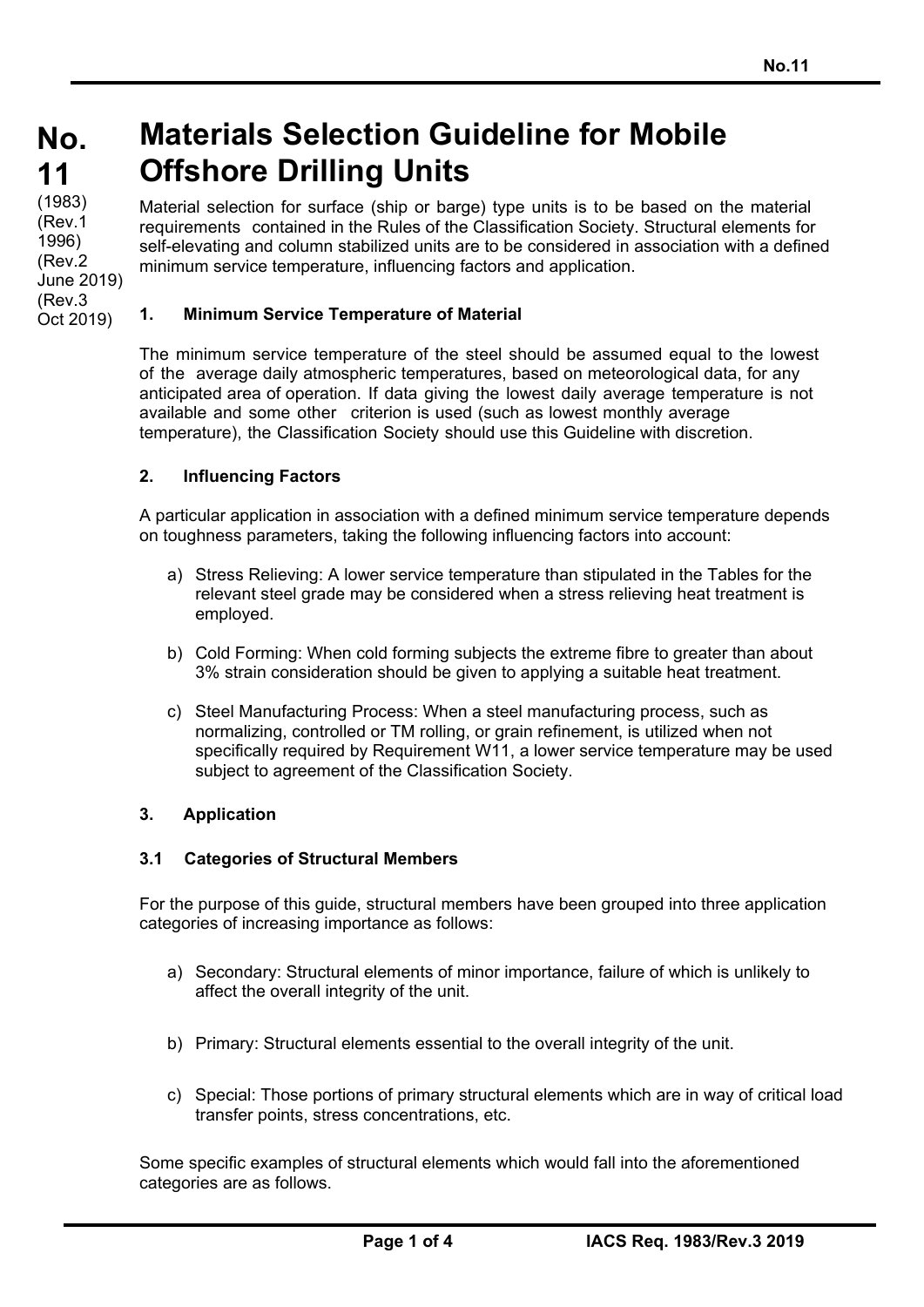

## **3.2 Column Stabilized Units**

3.2.1 Secondary Applications Structure

- a) internal structure including bulkheads and girders in vertical columns, decks, lower hulls, and diagonal and horizontal bracing, and framing members
- b) upper platform decks, or decks of upper hulls except areas where the structure is considered primary or special application
- c) certain large diameter vertical columns with low length to diameter ratios, except at intersections
- 3.2.2 Primary Application Structure
	- a) external shell structure of vertical columns, lower and upper hulls, and diagonal and horizontal braces
	- b) deck plating, heavy flanges, and bulkhead within the upper hull or platform which form "Box" or "I" type supporting structure which do not receive major concentrated loads
	- c) bulkheads, flats or decks and framing which provide local reinforcement or continuity of structure in way of intersections except areas where the structure is considered special application
- 3.2.3 Special Application Structure
	- a) external shell structure in way of intersections of vertical columns, decks and lower hulls
	- b) portions of deck plating, heavy flanges, and bulkheads within the upper hull or platform which form "Box" or "I" type supporting structure which receive major concentrated loads
	- c) major intersections of bracing members
	- d) external brackets, portions of bulkheads, flats, and frames which are designed to receive concentrated loads at intersections of major structural members
	- e) "through" material used at connections or vertical columns, upper platform decks, and upper or lower hulls which are designed to provide proper alignments and adequate load transfer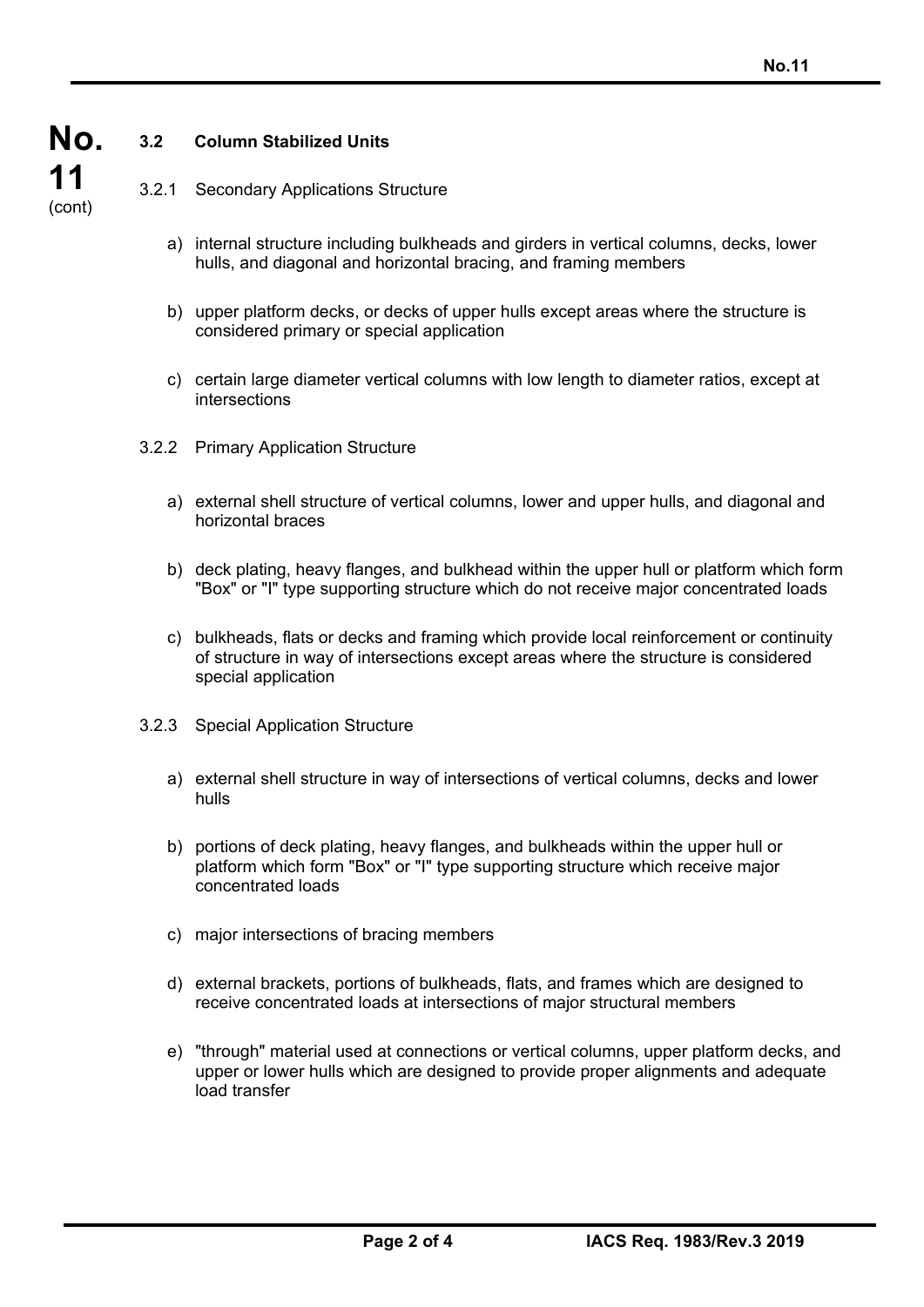## **3.3 Self-Elevating Units**

- 3.3.1 Secondary Application Structure
	- a) internal framing, including bulkheads and girders, in cylindrical legs
	- b) internal bulkheads and framing members of upper hull structure
	- c) internal bulkheads of bottom mat supporting structure except where the structure is considered primary or special application
	- d) deck, side and bottom plating of upper hull except where the structure is considered primary application
- 3.3.2 Primary Applications Structure
	- a) external plating of cylindrical legs
	- b) plating of all components of lattice type legs
	- c) combination of bulkhead, deck, side and bottom plating within the upper hull which form "Box" or "I" type main supporting structure
	- d) jack-house supporting structure and bottom footing structure which receives initial transfer of load from legs
	- e) internal bulkheads, shell and deck of bottom mat supporting structure which are designed to distribute major loads, either uniform or concentrated, into the mat structure
- 3.3.3 Special Application Structure
	- a) vertical columns in way of intersection with the mat structure.
	- b) intersections of lattices type leg structure which incorporate novel construction, including the use of steel castings.
- 3.4 Thickness limitations and grade remark

Table 1 provides thickness limitations in function of the application category, steel grade and minimum design temperature of the considered structural element.

When an owner or designer specifies material grades which exceed that indicated by Table 1 (and when they have been approved), approval of materials of lesser quality should not be considered without the written consent of the owner or designer.